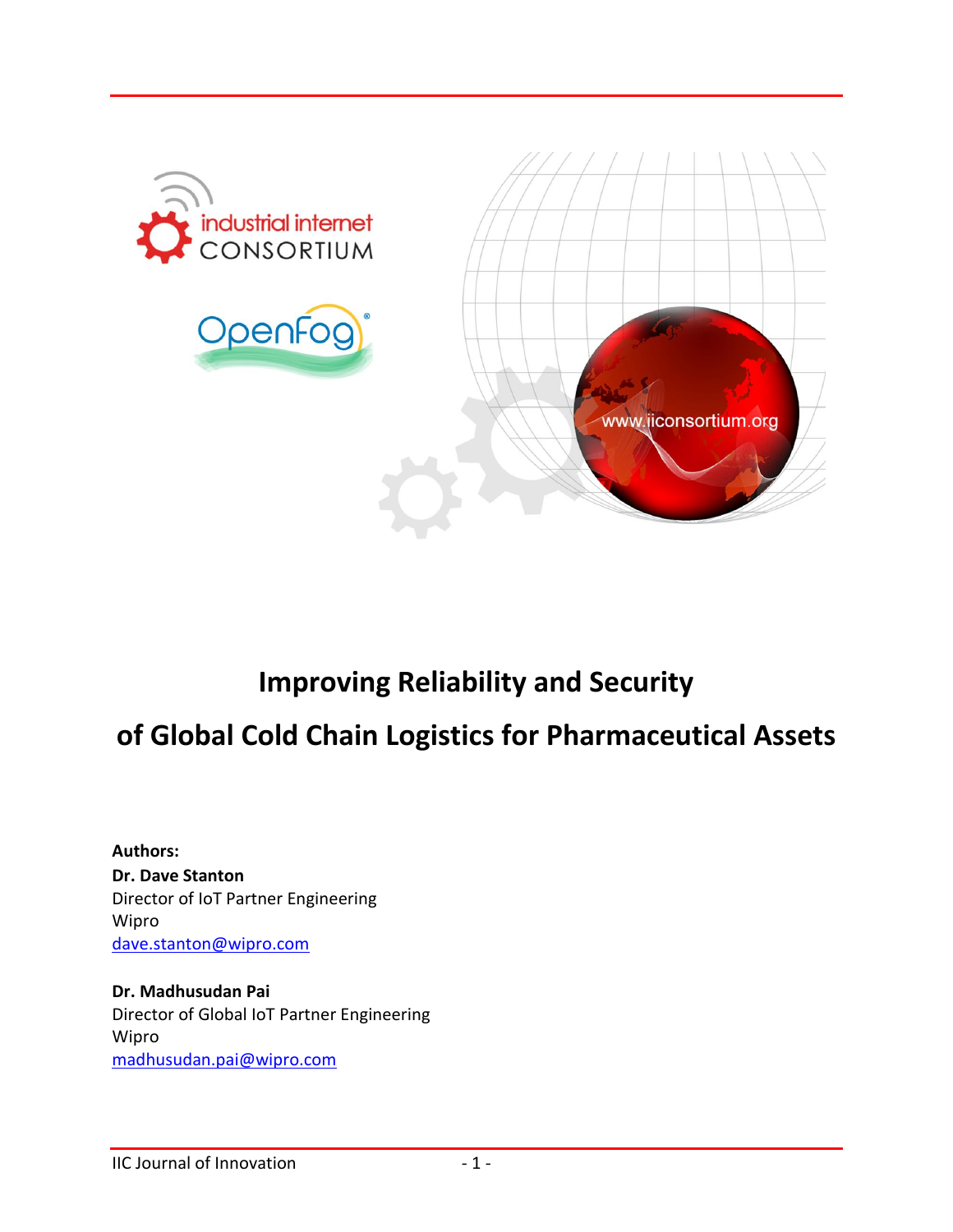### **OVERVIEW**

Global cold chains require multiple organizations to collaborate, which results in a heterogenous system of hardware, software and assets. Cold chains in the pharmaceutical industry are particularly challenging, owing to the stringent requirements associated with the movement of life-saving vaccines, cultures and medications. This article explores the current state of cold chain logistics for pharmaceuticals and identifies weaknesses in the lifecycle of a cold chain. The article also discusses how IoT can play an enabling role, and concludes with a summary of prevention and risk mitigation strategies.

### **INTRODUCTION**

 $\overline{a}$ 

A cold chain is a variation of a supply chain, whereby the assets that must be moved have additional requirements of being kept refrigerated or in some other manner under control of environmental parameters, such as light and humidity. Exposure of the assets to heat or humidity, even briefly, can cause diminished efficacy or complete waste.

While it is logically simple to refrigerate or otherwise store an asset in an environmentally controlled container, great complexity and risk is introduced when assets must move between multiple parties through a holistic supply chain.

In this article, we will describe the current state of cold chain logistics following the use case of pharmaceuticals, where a known chain of custody and assurance of quality has enormous implications for the efficacy of vaccines and other medical assets.

# **CHARACTERISTICS OF COLD CHAIN LOGISTICS**

We can think of the cold chain as being the environmentally controlled lifecycle of a single good or asset and cold chain logistics as "a systemic project to ensure the quality and performance of goods in the production, storage, transportation, sales, and all aspects" of the product life cycle leading up to consumption of the product.<sup>1</sup> The single asset either has a continuous or broken cold chain. The overall machinations to store, handoff and transport the assets are the cold chain logistics. The importance of the following characteristics may vary across different types of assets, but they still must be considered at least in some manner to determine the efficacy of a cold chain logistics system.

#### **Environmental Sensitivity**

Every asset is sensitive to extreme environmental conditions. Excess heat spoils vaccines. Excess humidity fuels mold growth on fabrics. Excess light can destroy certain chemicals and films. There are many other examples of destructive environmental

<sup>1</sup> Wang, H., Lan, Y. and Kong, F. (2018). Research on Development Model and Strategy of Agricultural Products Cold Chain Logistics in Jilin Province. *IOP Conference Series: Materials Science and Engineering*, 452, p.022033.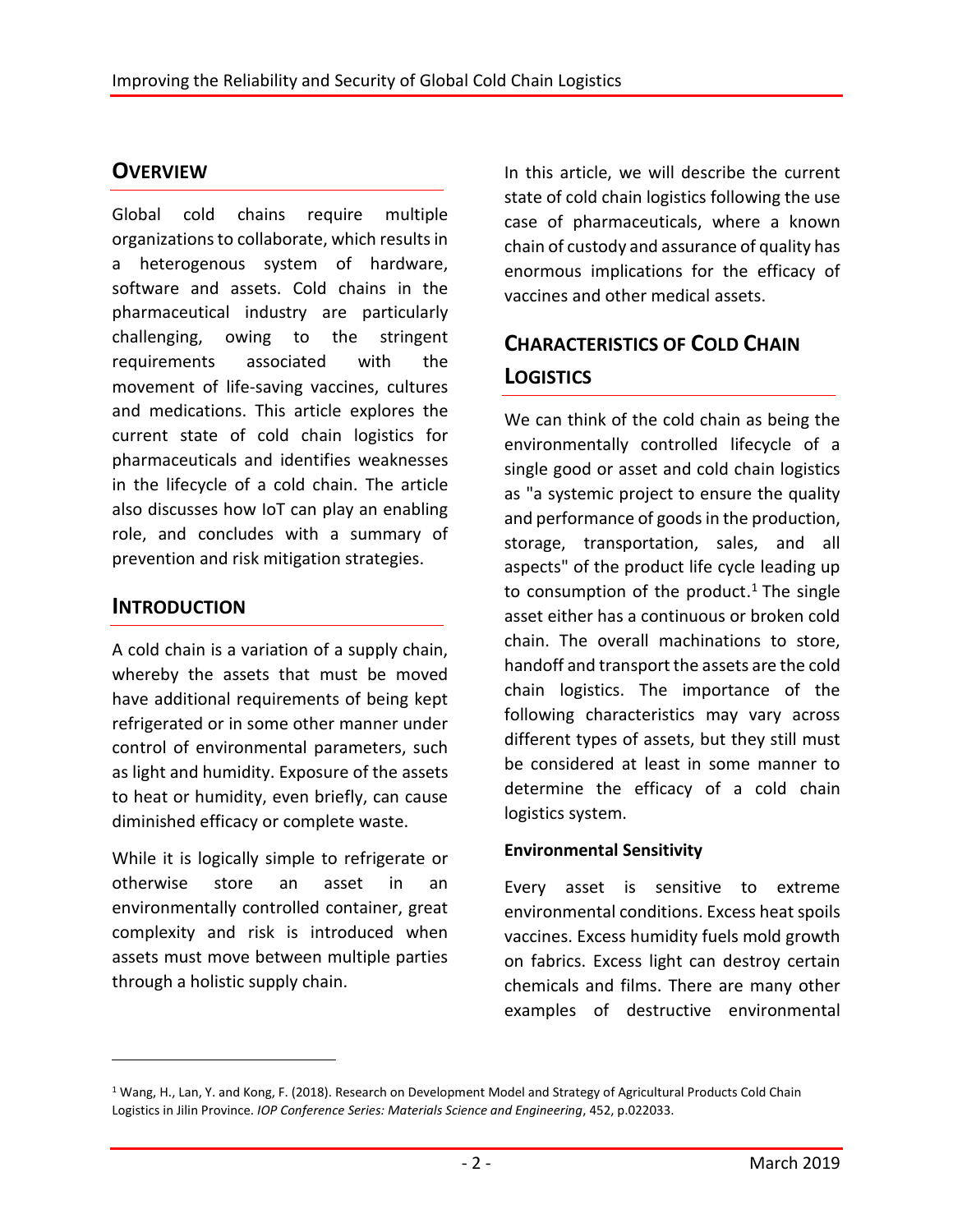factors such as vibration, gas composition, pressure and radiation. Most assets can be kept in standard atmospheric (i.e., ambient) conditions for a modest amount of time without suffering damage, but we cannot assume or rely on these kinds of gaps in the cold chain.

While we often need to control environmental parameters while manufacturing, storing and transporting assets to ensure the efficacy of the asset, it is unreasonable to spend far beyond the value of an asset. For food supply, general guidance is that logistics costs should not exceed 50% of the food cost. 2

This guideline is harder to apply to pharmaceuticals, as the costs may be known but the societal value becomes difficult to quantify. An ineffective vaccine might lead to a human death. Even worse, a patient that we think is inoculated but truly is still at risk can inadvertently become an infection vector to other patients. To add complexity,

different vaccines have varying sensitivities to heat and light.<sup>3</sup> There is not a single, perfect design for cold chain logistics to support all vaccines, so dynamic sensors and controls are critical.

#### **Many Handlers**

Many parties handle a vaccine during its lifecycle. First, the vaccine must be synthesized in a lab. Next, the vaccine is collected for transport. Then, transportation may occur over long distances using multiple modes of transportation such as by land, sea or air. Finally, local delivery brings the vaccine to the person that will receive the pharmaceutical.

Across these stages, there is ambiguity regarding who did what, for how long, and to what effect. The advent and adoption of cloud computing has made it easier for each handler to write logs to databases and keep all interested parties advised of the status of the cold chain.<sup>4</sup>

 $\overline{a}$ 

<sup>2</sup> Ji, G. and Guo, R. (2009). Research on the security of cold-chain logistics. *2009 6th International Conference on Service Systems and Service Management*.

<sup>3</sup> WHO. (2014). *Temperature Sensitivity of Vaccines*. [online] Available at: https://www.who.int/immunization/programmes\_systems/supply\_chain/resources/VaccineStability\_EN.pdf [Accessed 9 Jan. 2019].

<sup>4</sup> Li, X., Wang, Y. and Chen, X. (2011). Cold chain logistics system based on cloud computing. *Concurrency and Computation: Practice and Experience*, 24(17), pp.2138-2150.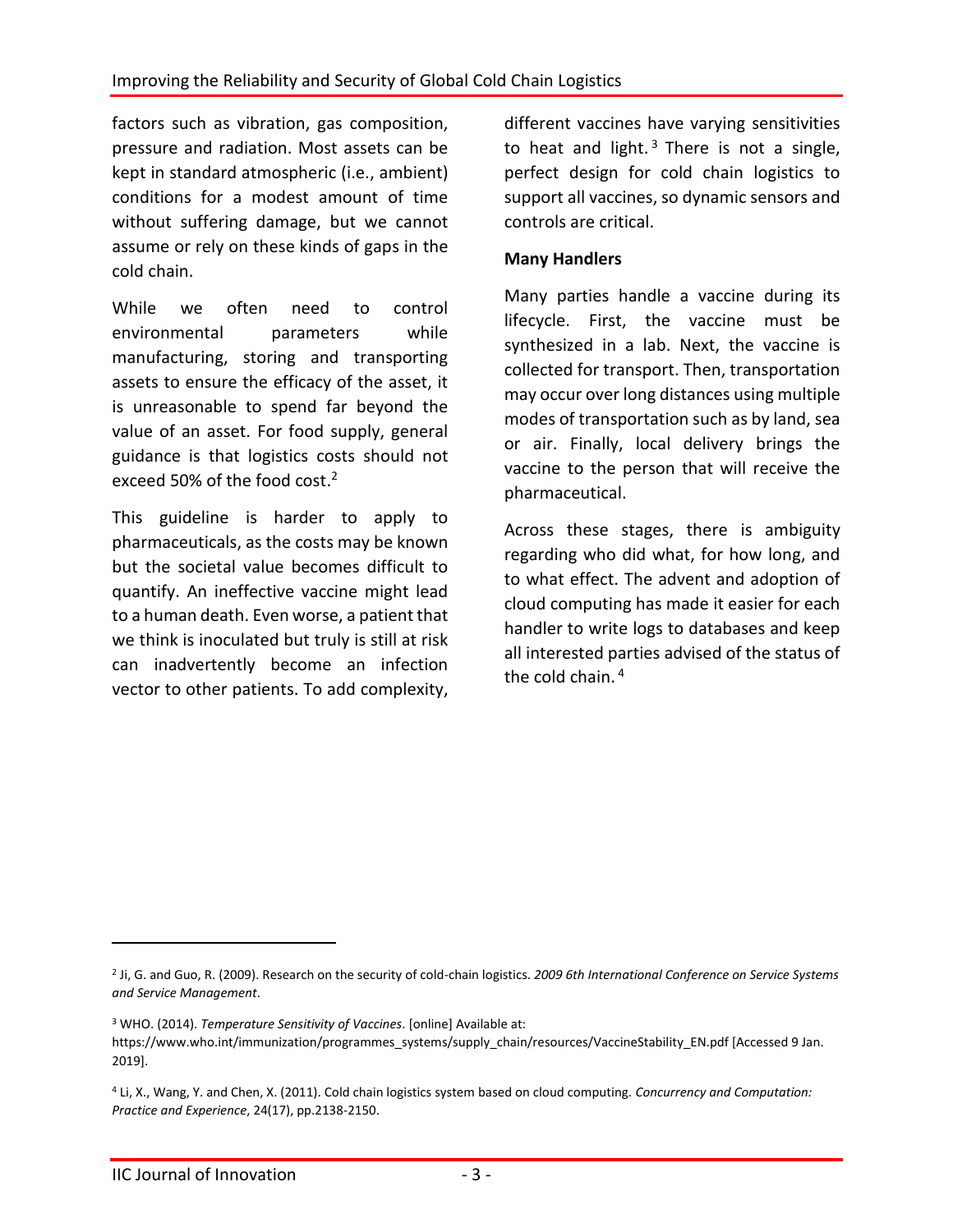| <b>Stage Name</b>    | <b>Handler Types</b>  | <b>Enabling IoT Technologies</b> |
|----------------------|-----------------------|----------------------------------|
| Manufacturing        | Additive manufacturer | Digitial twins                   |
|                      | Discrete manufacturer | Heavy edge compute               |
|                      |                       | Machine vision                   |
| Collecting           | Land trucking         | LTE-M, 5G gateways               |
|                      | Railway               | Medium edge compute              |
| International ports  | Airplanes             | Satellite connectivity           |
|                      | Ocean freighters      | Heavy edge storage               |
| <b>Regional Hubs</b> | Warehousing           | Autonomous vehicles              |
|                      |                       | Track and trace                  |
| Freight              | Land trucking         | LTE-M, 5G gateways               |
|                      | Railway               | Medium edge compute              |
| City Hubs            | Warehousing           | Autonomous vehicles              |
|                      |                       | Track and trace                  |
| Local Delivery       | Small trucks          | LTE devices                      |
|                      | Cars                  |                                  |

*Figure 1: Stages of a Global Cold Chain*

#### **Evidence of Control**

 $\overline{a}$ 

While sensors and IoT devices simplify the collection and logging of environmental parameters during the cold chain, there are still major concerns regarding evidence of control by a given party within the cold chain. Log files need to be immutable and unforgeable to be regarded as true evidence of control.

Blockchain and other distributed-ledger technologies have shown great promise in recent years to provide a distributed, immutable log shared by all parties participating in a cold chain logistics system. 5 Additionally, there needs to be a trust that participants acting within the system are properly authenticated and authorized. The Industrial Internet Consortium's "Industrial Internet Security Framework" <sup>6</sup> provides

<sup>5</sup> Plaga, S., Wiedermann, N., Anton, S., Tatschner, S., Schotten, H. and Newe, T. (2019). Securing future decentralised industrial IoT infrastructures: Challenges and free open source solutions. *Future Generation Computer Systems*, 93, pp.596-608.

<sup>6</sup> Industrial Internet Consortium. (2016). *Industrial Internet of Things Volume G4: Security Framework*. [online] Available at: https://www.iiconsortium.org/pdf/IIC\_PUB\_G4\_V1.00\_PB-3.pdf [Accessed 9 Jan. 2019].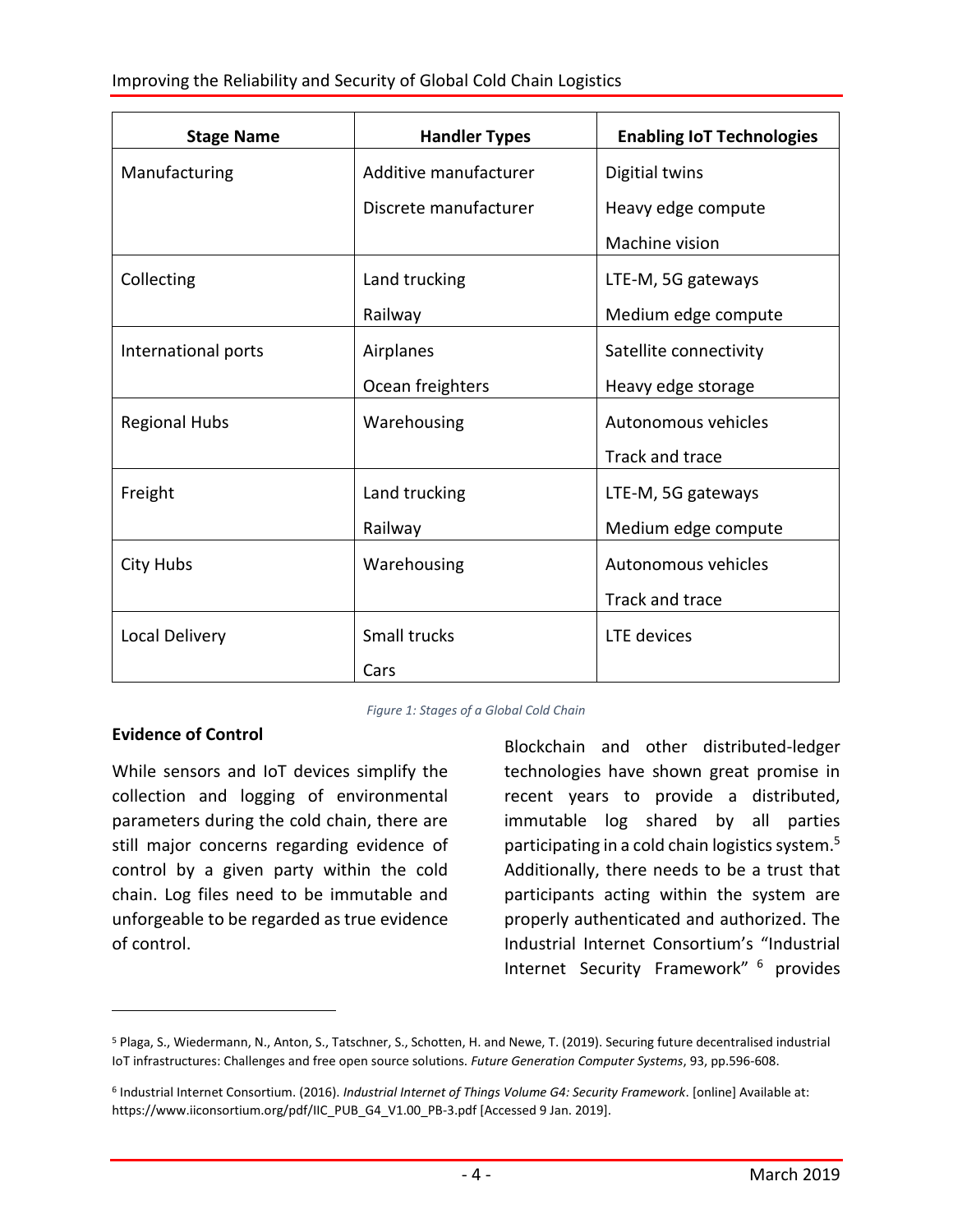guidance regarding the need to have a hardware root of trust built into the silicon used in the processing units of internetconnected devices.

To further complicate matters, it is nearly impossible to maintain an always-on internet connection throughout a global cold chain. Great advances have been made in cellular- and satellite-based communication networks but we must still accept a small amount of network downtown either during access-point handoffs or failovers.

#### **Heterogenous Operating Conditions**

There have been many attempts at creating frameworks to describe the utility of cold chain logistics systems, particularly for food. As there is typically a different handler for each stage of the cold chain (e.g., warehousing versus local delivery) and form factors between stages. This heterogeneity of inputs and outputs for different stages means we cannot assume a single container and connectivity type can be used to truly observe a cold chain from start to finish.

This fact of heterogenous operating conditions has led to optimization focused on a single stage of the cold chain. <sup>7</sup> While we should strive to improve what we can, it is a folly to overly optimize one stage (e.g., regional distribution centers) while neglecting another stage (e.g., local delivery).

## **RISKS ASSOCIATED WITH GLOBAL COLD CHAINS**

A vaccine must make a long journey from fabrication in a lab to administration in the field. Along the way, there are many opportunities for both observed and unobserved damage.

#### **Handoff**

As damage can occur at any point in the cold chain, we cannot defer inspection solely toward the end of the chain. Typically there is some level of inspection at the handoff between stages in a cold chain. The inspections, for practicality, typically involve a sample of the assets instead of the entire population. For additive manufacturing (i.e., liquids and gases), a sample can be intrinsically trusted. For discrete manufacturing (i.e., solids), the likelihood of tampering and forgery increases drastically.

A palette with hundreds of assets will most likely be inspected by taking a sample from the outer layer of the palette. This ease of access reduces the complexity of the inspection but also increases the temptation for replacement, forgery, or other types of tampering. Vaccine vial monitors (VVMs) can be used to provide evidence of heat damage<sup>8</sup>, but damaged vials can be hidden within larger lots midway through the cold chain. Also, VVMs cannot detect damage

 $\overline{a}$ 

<sup>7</sup> Accorsi, R., Cholette, S., Manzini, R. and Tufano, A. (2018). A hierarchical data architecture for sustainable food supply chain management and planning. *Journal of Cleaner Production*, 203, pp.1039-1054.

<sup>8</sup> Vaccination: rattling the supply chain. (2011). *Bulletin of the World Health Organization*, 89(5), pp.324-325.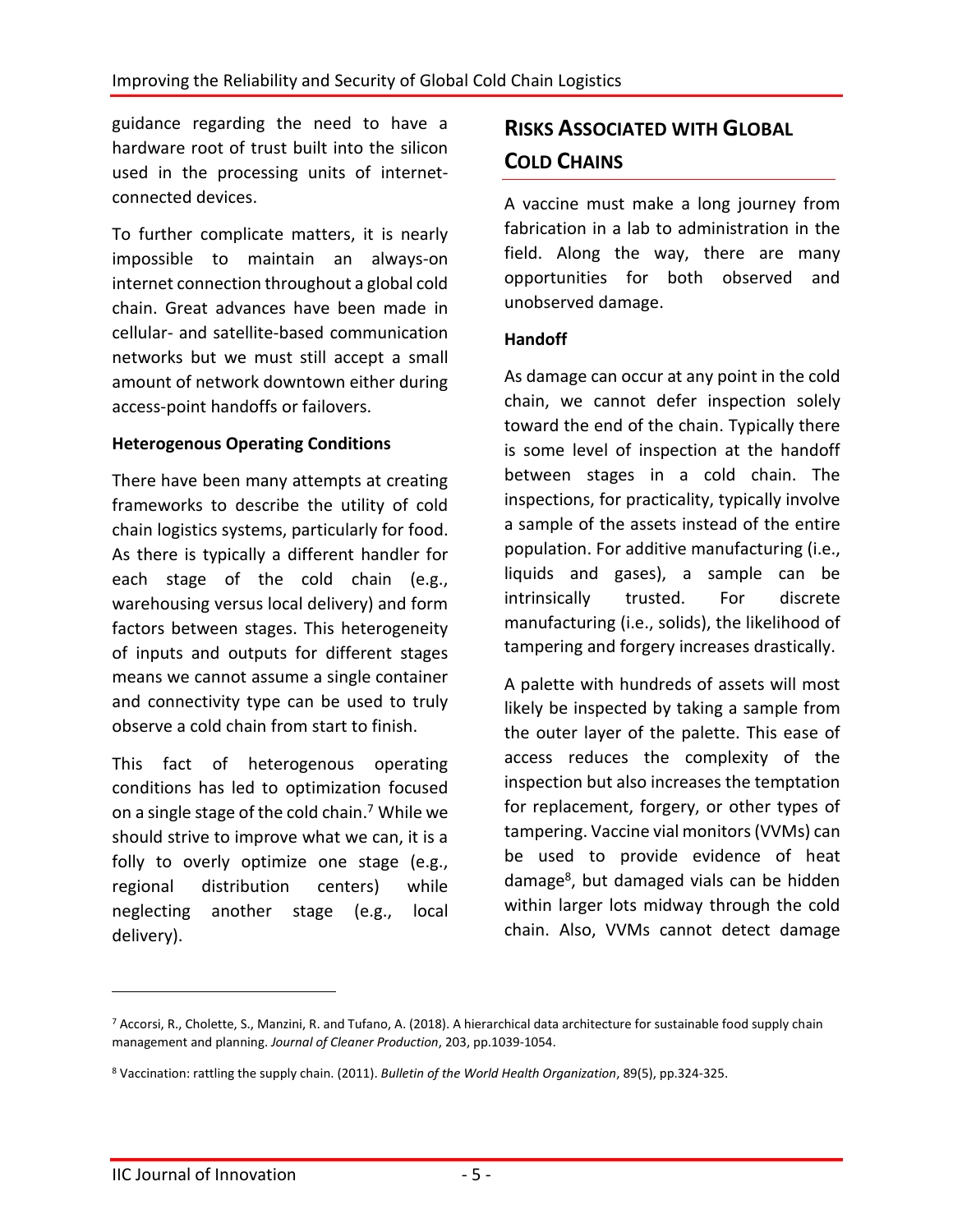from excessive freezing or vibration. In the end, the damaged vial will be found, but the responsible party will be unknown.

#### **Authenticity**

As the value of assets increases, the temptation for forgery and dilution increases. Within food supply logistics, saffron stands as a good example of risk and mitigation. Minimally invasive inspection methods were created that correlate spectroscopy and purity. $9$  Additionally, the specific process for inspection was standardized as ISO 3632. Similar strategies should be adopted to create standardized inspection for common pharmaceutical asset types that require a cold chain.

Standards alone do not provide a guarantee of authenticity and purity. Tamper resistant IoT devices can be used for the inspection themselves, with the results written through machine-to-machine (M2M) communication to blockchain or other distributed database technology.

#### **Root Cause for Damage**

 $\overline{a}$ 

Each handoff between different parties within the cold chain creates a risk for false negatives, whereby one party takes over custody of the asset with the assumption that the asset is undamaged. These false negatives further delay the identification of the root cause. Data must be recorded continuously for us to have true confidence in the status of the cold chain.

As with inspection devices, tamper-resistant IoT devices can monitor environmental parameters of the cold chain and log data using unforgeable M2M communication. The ultimate goal for root-cause detection is to predict failure, repair equipment, improve processes and remediate the cold chain before assets have been damaged.<sup>10</sup>

#### **Recall and Replacement**

All participants in a supply chain agree to some manner of agreement regarding replacement of assets or repayment for damages. Identifying the responsible party often becomes a lengthy and messy legal exercise. For precaution, each party should be recalling any tainted or possibly tainted assets. Without clear identification of the root cause of damage, recalls will be broader and costlier than necessary and, undoubtedly, damaged vaccines will be administered to patients before the issue is identified.

IoT provides a great hope for faster identification of damaged pharmaceuticals, clear traceability to lot numbers, and hence much more focused and effective recalls. While vaccines are more generally administered, there are other medically related assets that are extremely costly to replace. An organ en route for a transplant

<sup>9</sup> Khilare, V., Tiknaik, A., Prakash, B., Ughade, B., Korhale, G., Nalage, D., Ahmed, N., Khedkar, C. and Khedkar, G. (2019). Multiple tests on saffron find new adulterant materials and reveal that Ist grade saffron is rare in the market. *Food Chemistry*, 272, pp.635-642.

<sup>10</sup> Anderson, R., Lloyd, J. and Newland, S. (2012). Software for national level vaccine cold chain management. *Proceedings of the Fifth International Conference on Information and Communication Technologies and Development - ICTD '12*.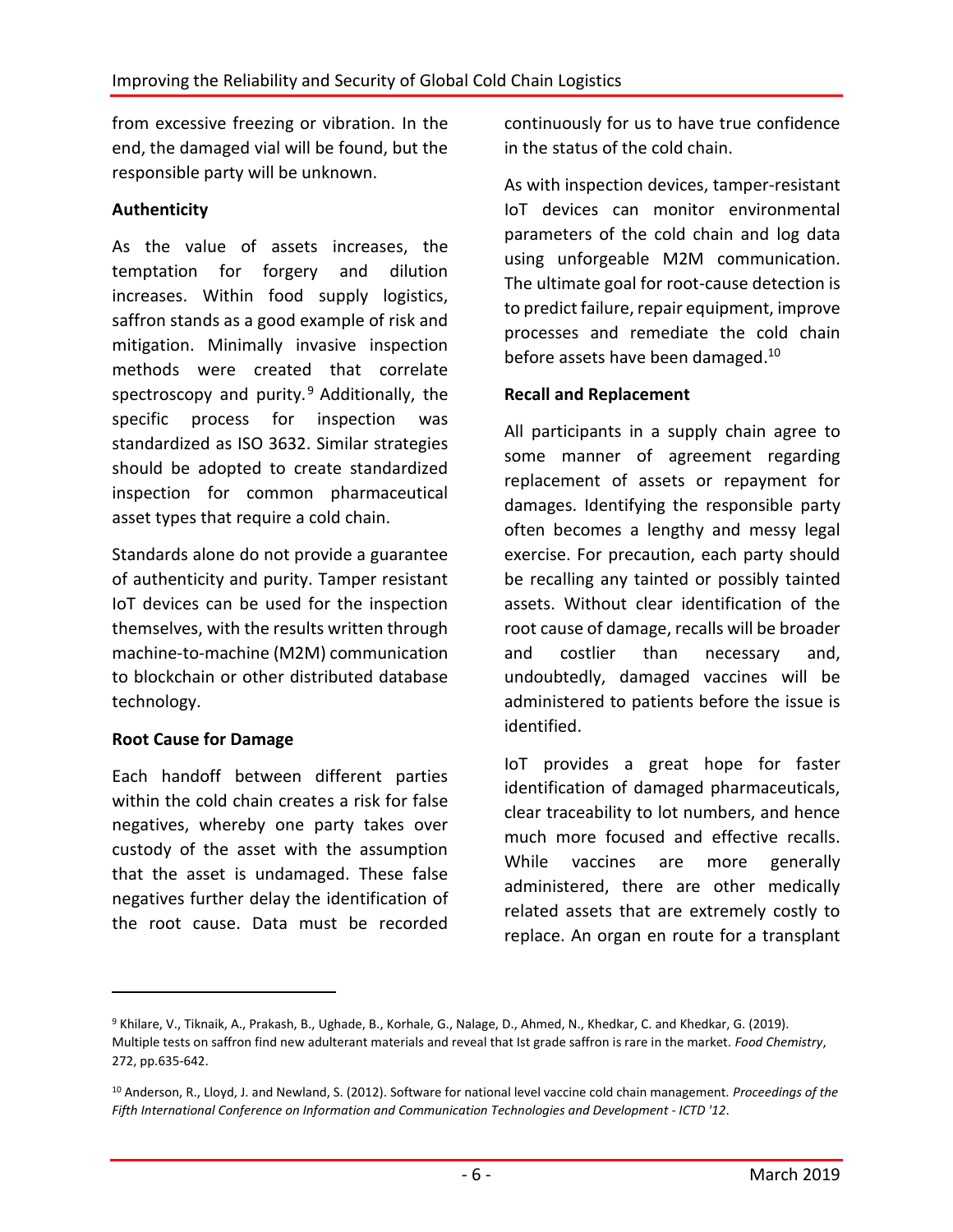can be replaced, but the cascading delays can cause irreversible damage to patients and severe loses in utilization of medical personnel, equipment and facilities.

#### **Diminished or Unknown Efficacy**

Assets managed via a cold chain may either be completely unusable after sustaining damage or the asset may have some alternate usefulness. For many vaccines, excessive heat reduces the efficacy but does not destroy them completely. The damaged vaccines can still be administered to patients within certain age ranges and yield expected efficacy for those patients. However, the same damaged vaccines would not be effective if administered to patients outside of this age range.

The ability of IoT to provide more granular monitoring provides more resilience to the cold chain by identifying the lots or individual assets that have been minorly damaged yet can still continue within the cold chain to deliver expected results without compromising other assets or patients.

#### **Energy Consumption**

The energy costs for maintaining a cold chain can be significant.  $11$  Without detailed sensing and asset tracking, the participants in the cold chain will either have to use far more energy than is necessary, or they will be taking on unacceptable risk for spoilage. The survival of assets is paramount, but we must also strive for reducing energy usage

whenever possible to meet green standards needed to be ethical participants in sustainable supply chains.

## **SUGGESTED IMPROVEMENTS TO GLOBAL COLD CHAINS**

While the maintenance of a global cold chain is challenging, new technologies afford ways to improve the reliability and immediacy of monitoring goods. Additionally, distributed ledgers allow for increased trust by all participants in the cold chain. Combining immediacy and trustworthiness opens new possibilities for how we can improve the reliability of cold chains while reducing risks and costs.

#### **Trusted Handoff Spaces**

Varied lot sizes, transport modalities and regionalized data laws makes it unlikely that we will ever be able to have a single, standard way to move goods. As such, there will be a continued need to hand off a shipment from one party to another. During this handoff, we should provide redundant environmental isolation, such as a refrigerated crate being transferred within a refrigerated loading dock. These doublesealed locations can be designated as trusted places to take actions that would otherwise be deemed a breaking of the cold chain. For example, a tamper-resistant seal on a container owned by one party might need to be broken to shift goods to another container. Additional documentation and

 $\overline{a}$ 

<sup>11</sup> Chen, S. and Lan, H. (2016). The cold chain logistics enterprise's green level evaluation. *2016 International Conference on Logistics, Informatics and Service Sciences (LISS)*.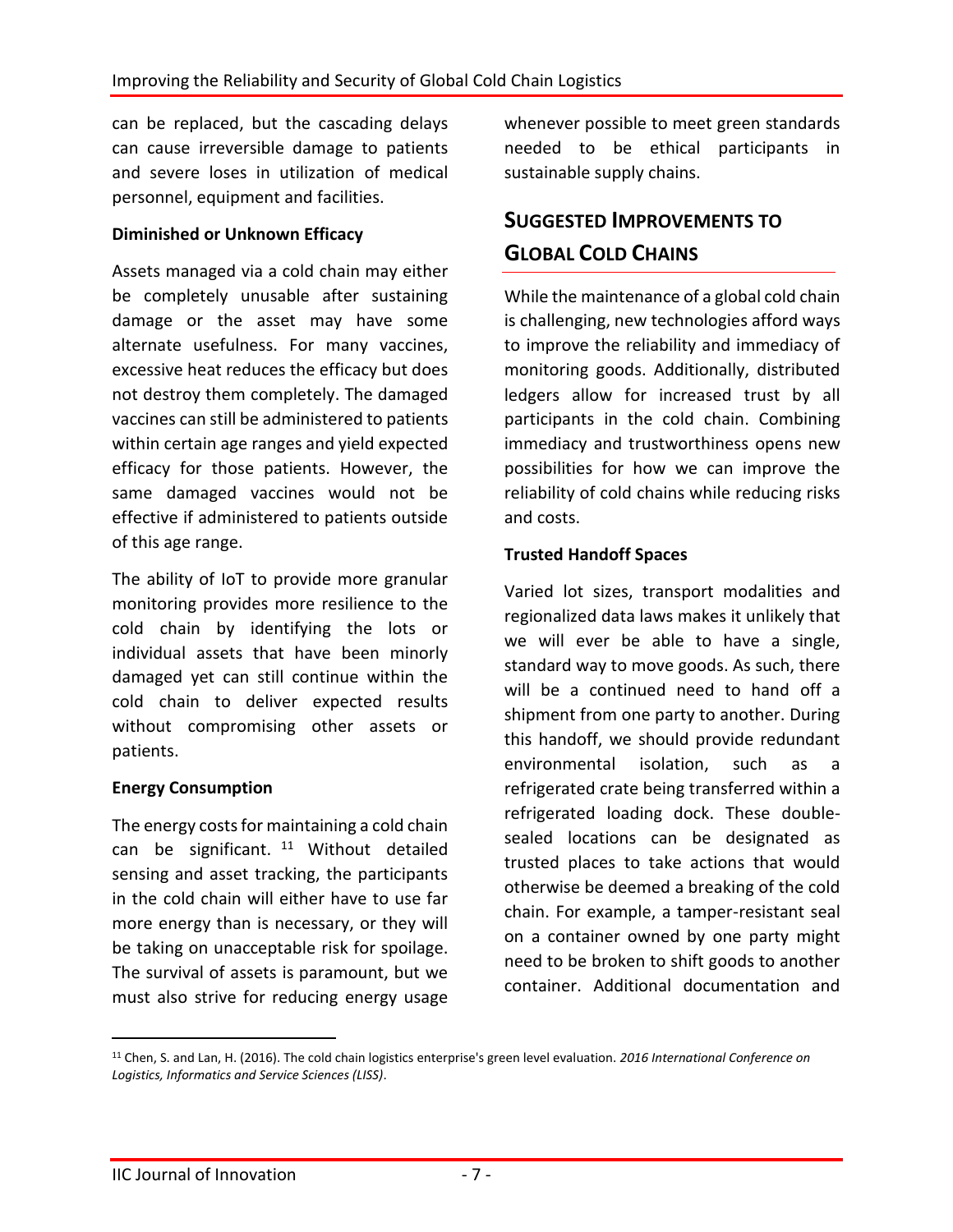logging will need to be done in these trusted spaces.

#### **Real-Time Tamper Detection**

The majority of time in a good's lifecycle is spent between trusted spaces, notably during transportation. During this time, the custodian of the goods should provide realtime monitoring of the good for both environmental parameters but also for tamper attempts. This can be done through a combination of pressure, light and vibration. Sensor readings should be logged frequently and to a distributed ledger to prevent retroactive manipulation of data.

#### **Distributed Ledger for Trustworthiness**

The great hope of blockchains and distributed ledger technologies is to provide an immutable log of transactions. These transactions do not need to be financial but instead can be sensor readings proving the maintainance of the cold chain. Depending on the privacy implications of the goods, it may be necessary to use a private distributed ledger versus a public distributed ledger. The benefits of private distributed ledgers are beyond the scope of this article, but in short, there are energy/computation benefits of using private distributed ledgers

for logistics when all parties within the cold chain are assumed to be known to each other.

### **CONCLUSIONS**

IoT provides new ways by which we can monitor pharmaceutical assets such as vaccines in an unbroken cold chain from creation to administration. Further, new capabilities in data acquisition and edgecomputing analytics capabilities now allow us to predict failures and remediate equipment before assets have been damaged.

Heterogeneous operating environments will continue to pose challenges, but advances in global cellular connectivity and distributed ledger technologies provide logical solutions to having real-time, tamper-proof asset monitoring for pharmaceuticals moving through cold chain logistics systems.